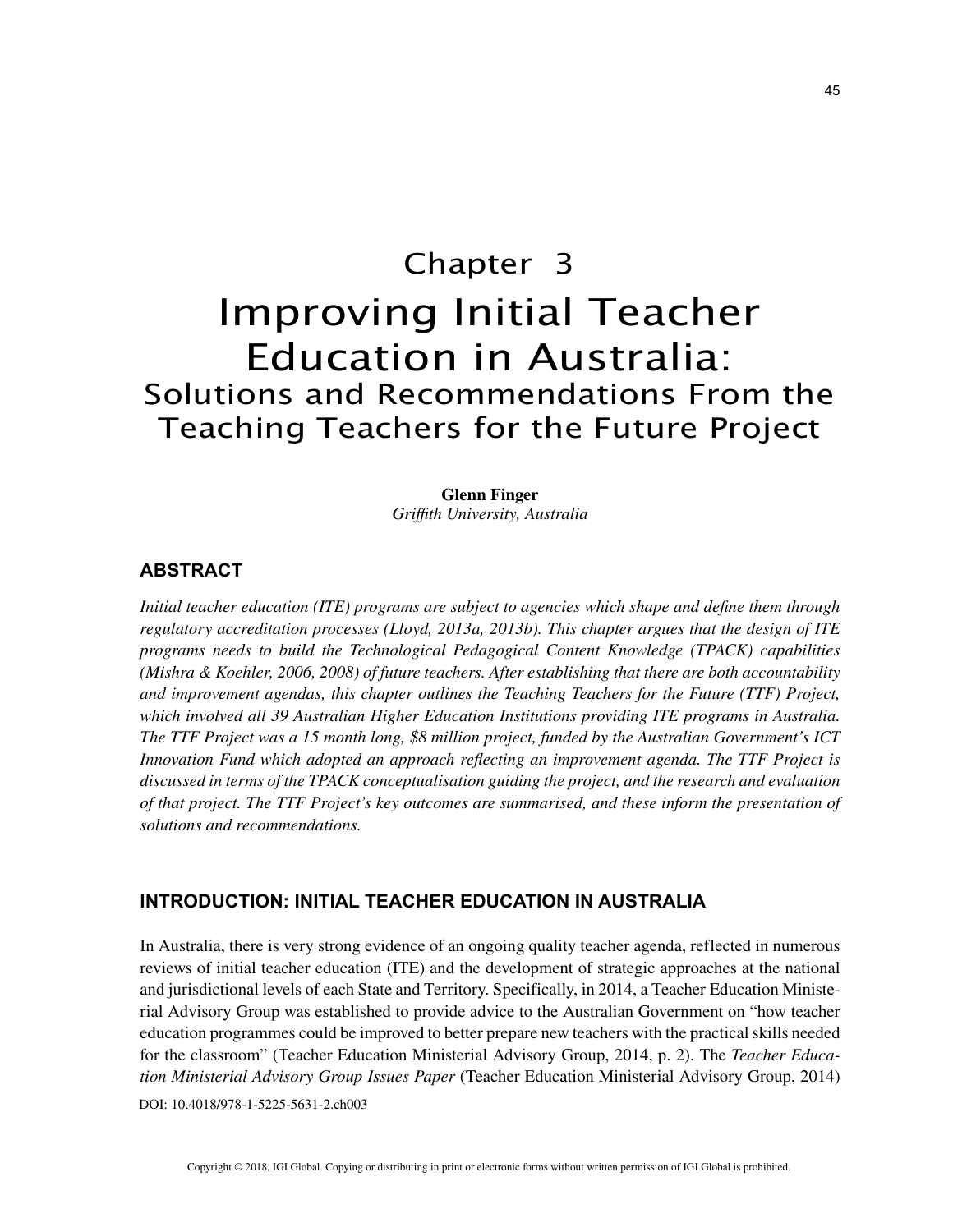acknowledges that additional reviews, inquiries and changes to teacher education have been undertaken in the following jurisdictions. These include reforms to attract quality teacher education students, and improve their preparation for teaching:

- **New South Wales:** *Great Teaching, Inspired learning: Blueprint for Action* (New South Wales Government Education and Communities, 2014).
- **Victoria:** *From New Directions to Action: World class teaching and school leadership* (Victoria Department of Education and Early Childhood Development (2013).
- **Queensland:** *A Fresh Start: Improving the preparation and quality of teachers for Queensland schools* (Department of Education, Training and Employment, 2013).
- **South Australia:** *Building a Stronger South Australia: High Quality Education* (Government of South Australia, 2013).

These reviews, reports and initiatives illustrate the accountability and improvement agendas in ITE in Australia. In the report *Troubled Times in Australian teacher education: 2012-2013* (Lloyd, 2013a), ten interdependent tensions were identified in the context of a highly regulated ITE environment; namely, Authority, Knowledge, Graduate identity, Literacy and Numeracy, Entry and Participation, Early Years, Crowded Curriculum, Teacher Educators, Public Perceptions, Policy Pendulum. From her audit process, analysis, and related methodological approaches in her study, Lloyd (2013a) suggests that there is a need to "temper the identified tensions" (p. 8), and identified seven considerations for addressing these; i.e.

- 1. Establish a hierarchy of agencies, streamline the process,
- 2. Redistribute the responsibility, reduce duplication,
- 3. Reconsider the use of the Australian Professional Standards for Teachers (APSTs) in accreditation,
- 4. Question the representation of teacher knowledge,
- 5. Break the nexus between qualification, registration and employment, extend the continuum,
- 6. Set expectations for teacher educators, expand the definition,
- 7. Frame the future with care.

These are directly relevant to this chapter. The reconsideration of the use of the *Australian Professional Standards for Teacher: Graduate Teachers* (AITSL, 2011a) and their integral role in the *Accreditation of Initial Teacher Education Programs in Australia: Standards and Procedures* (AITSL, 2011b) is of specific interest in terms of how ITE programs can be designed and implemented to enable the development of graduate capabilities which addresses Lloyd's identification of 'vital' knowledge that "Teacher education is premised on the concept of Pedagogical Content Knowledge (PCK) (Shulman, 1986, 1987) and more recently, Technological Pedagogical Content Knowledge (TPACK) (Mishra & Koehler, 2006)" (Lloyd, 2013a, p. 60) . Her stance is supported by research findings (Agyei & Voogt, 2011; Drent & Meelissen, 2008) that have established that a "crucial factor influencing new teachers' adoption of technology is the quantity and quality of pre-service technology experiences included in their teacher education programmes" (Tondeur et al., 2012, p. 134). However, Tondeur et al. (2012) highlight that research findings, such as those reported by Sang, Valcke, van Braak, and Tondeur (2010) and Tearle and Golder (2008), have found that "beginning teachers feel they are not well-prepared to effectively use technology in their classrooms" (Tondeur et al., 2012, p. 134).